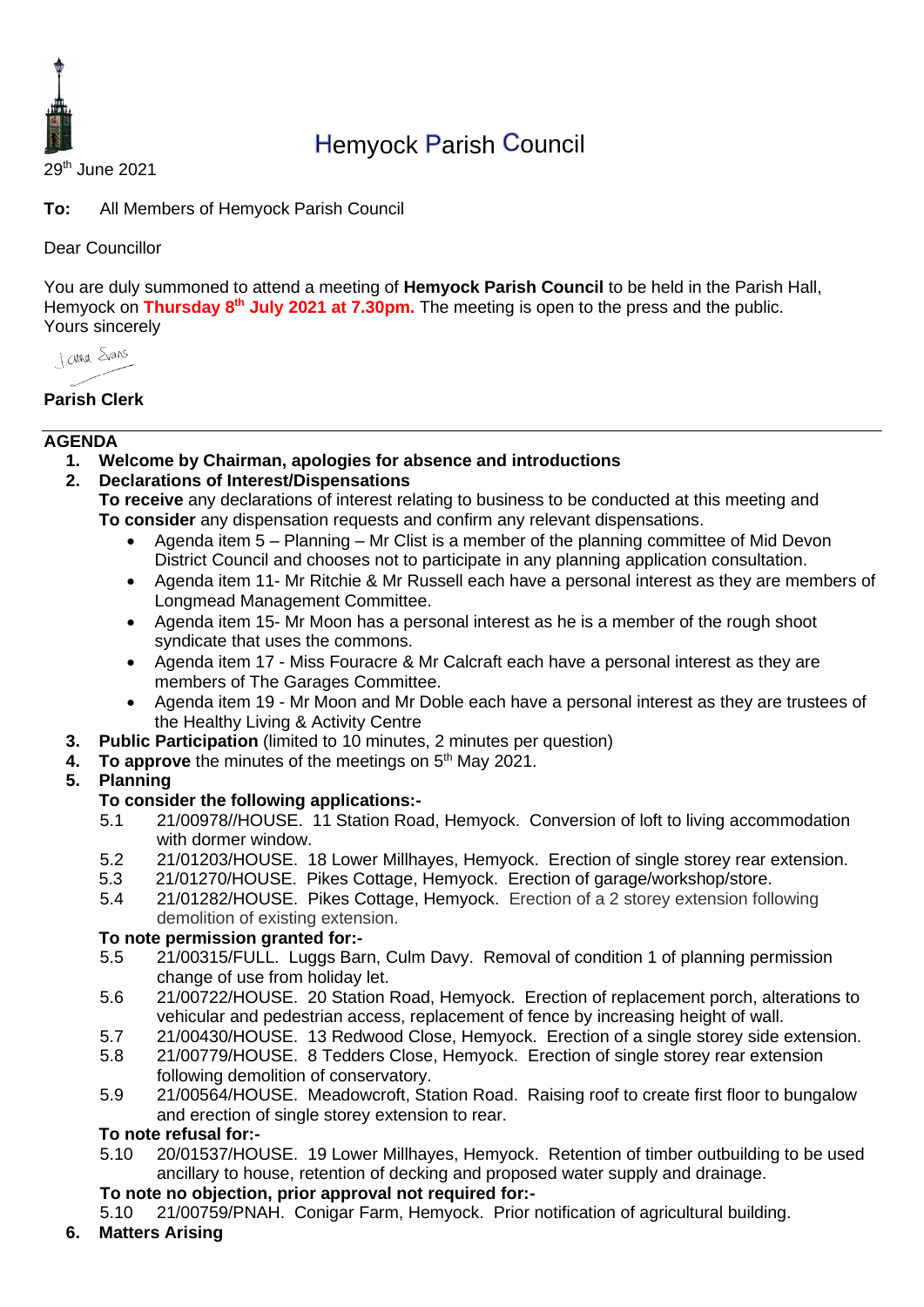6.1 Appointments to committees etc. carried forward from last meeting.

#### **7. County Council Report To note** Councillor Radford's report.

#### **8. District Council Report Update** from Councillor Clist

# **9. Finance**

9.1 **To agree** income and expenditure and bank reconciliation

#### **10. Clerk Update**

- **To receive** update from Clerk
- 10.1 Pump refurb to note clerk hopes to meet with conservation officer in the next month.
- 10.2 Station Road Pavement nothing to report.
- 10.3 Play Area Lower Greenfield MDDC has confirmed that the play area can be designated as private.

# **11. Longmead**

- 11.1 SWW to note claim has been made to SWW.
- 11.2 Trim Trail update from Mr Ritchie.
- 11.3 Skateboard Park discuss and agree way forward following meeting on  $1<sup>st</sup>$  July.
- 11.4 Bridge update from Mr Povah
- 11.5 Anti-Social behaviour discuss and agree way forward

#### **12. Highways**

**To receive** any relevant information

# **13. Cemetery**

- **To receive** any relevant information
- **14. Footpaths**

**To receive** any relevant information.

**15. Commons Management Group CMG To receive** any relevant information.

#### **16. Village Maintenance**

- **To receive** any relevant information.
- 16.1 **To discuss and agree** additional tasks

#### **17. Garages Youth Project**

- **To receive** any relevant information
- **18. Blackdown Hills Parish Network**
- **To receive** any relevant information
- **19. Blackdown Healthy Living & Activities Centre To receive** any relevant information
	- 19.2 Crash Barrier in car park agree date for site visit.

#### **20. Asset Management**

**To receive** any relevant information

# **21. Community Land**

21.1 To receive an update from working group and consider any recommendations.

# **22. Correspondence**

# **To note**

- 22.1 Open Spaces Summer edition
- 22.2 Gigaclear network access agreement
- 22.3 Devon CPRE Spring Newsletter

#### **To consider**

- 22.4 Assets of community value pub and post office consider applying to renew these.
- 22.5 Email with regard to a tree that has fallen at Lickham discuss and agree any action
- 22.6 Email from parishioner with regard to waste and litter at Turbary discuss and agree any action
- 22.7 Email from Gigaclear with regard to land adjacent to brook near castle/church. Discuss and agree any action.
- 22.8 Emails reference Repair Café. Consider request.

# **23. Items raised by chairman**

- **24. Items raised by councillors**
	- 24.1 Donations to charities Mr Ritchie
- **25. Public Participation**
- **26. PR**
- **27. Date of Next Council Meeting – Wednesday 5 th August 2021 at 7.30pm, Parish Hall, Hemyock**